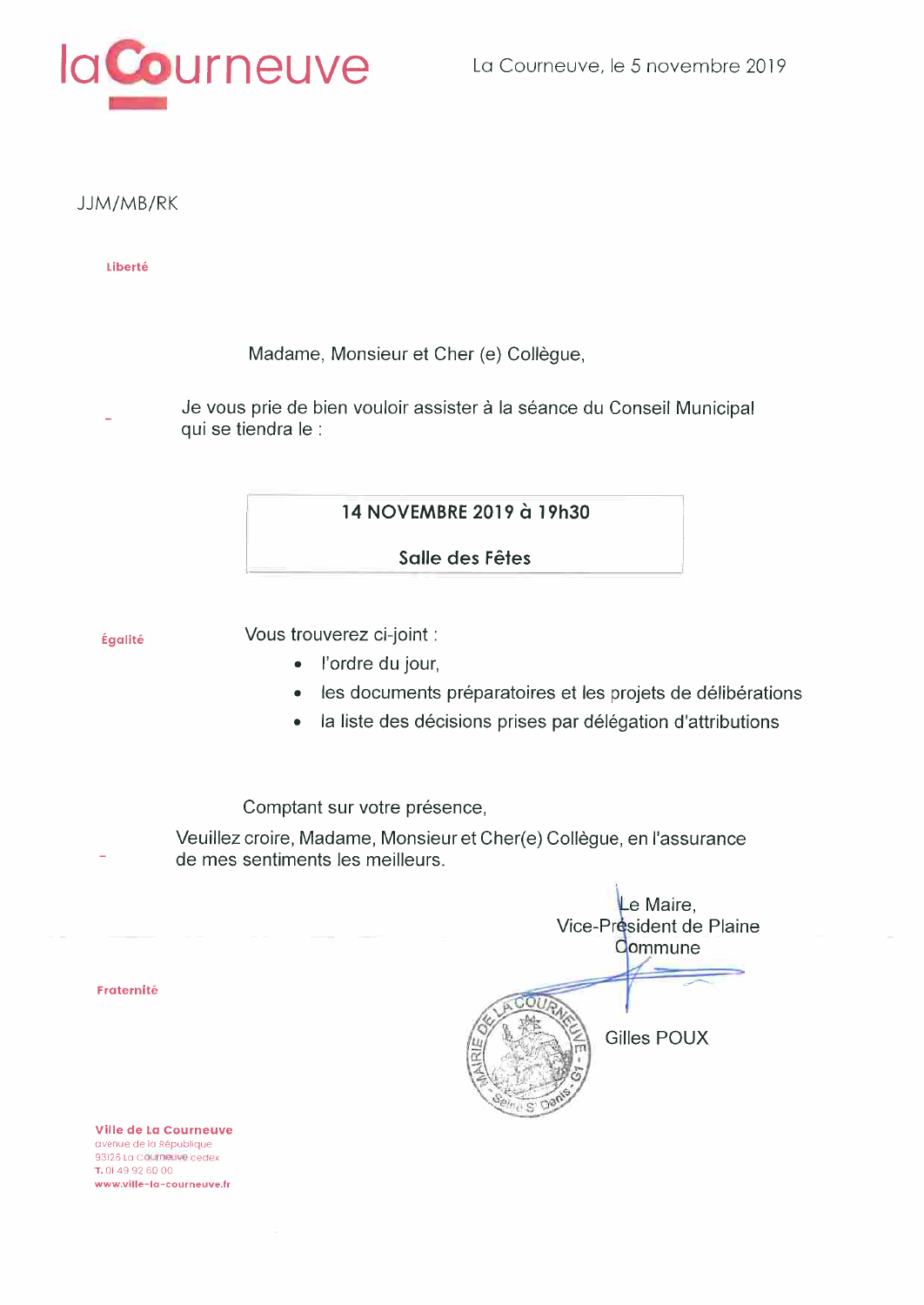

Liberté

# **CONVOCATION DU CONSEIL MUNICIPAL**

# EN APPLICATION DE L'ARTICLE L2121-10 DU CODE GENERAL

# **DES COLLECTIVITES TERRITORIALES**

### LE MAIRE CONVOQUE LES MEMBRES DU CONSEIL MUNICIPAL

A SE REUNIR LE :

Égalité

# **JEUDI 14 NOVEMBRE 2019**

# A 19h30

# Salle des Fêtes

Fraternité

Ville de La Courneuve avenue de la République 93|26 La Courneuve cedex T. 01 49 92 60 00 www.ville-la-courneuve.fr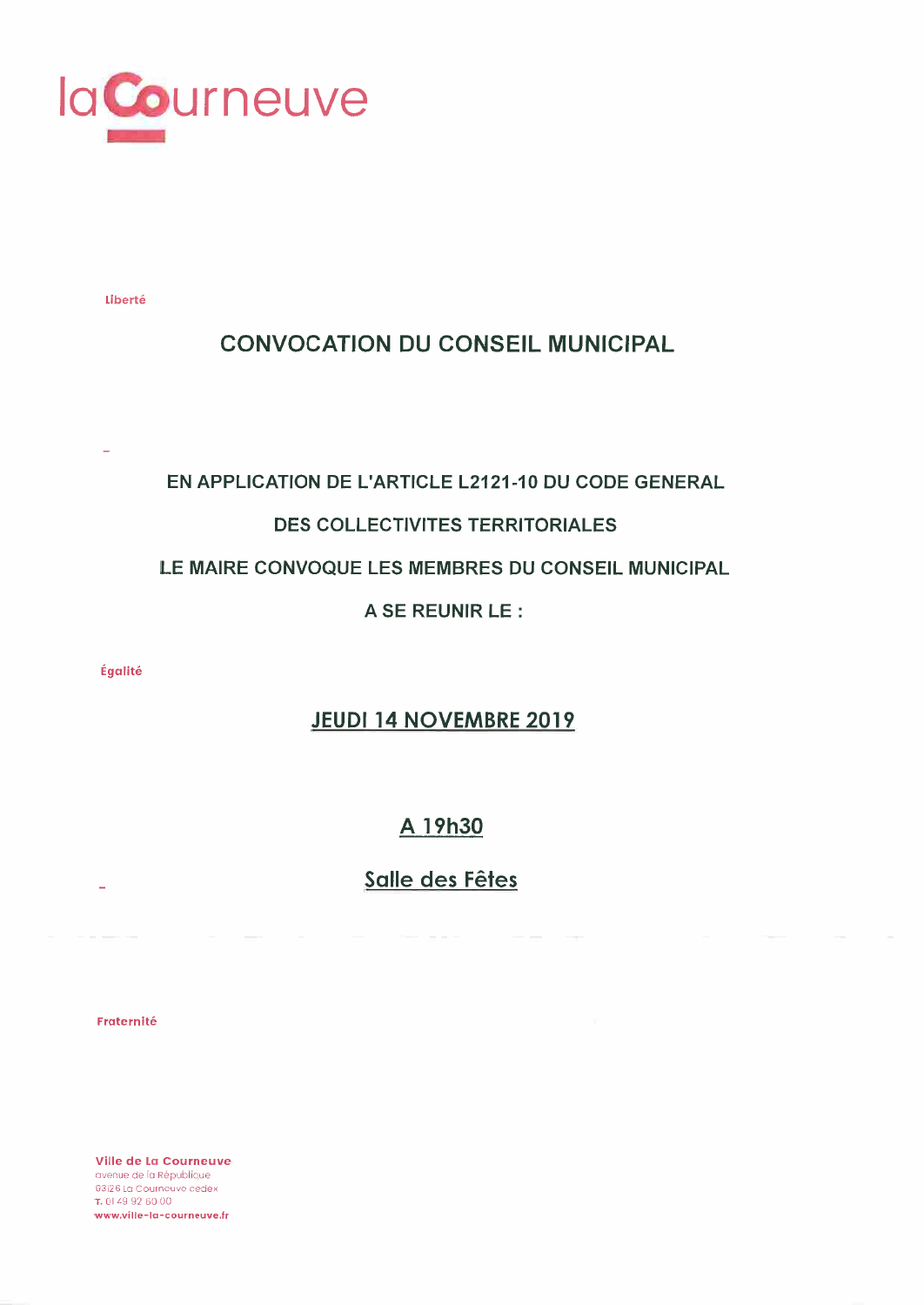### **SEANCE DU CONSEIL MUNICIPAL DU JEUDI 14 NOVEMBRE 2019**

Les Membres du Conseil Municipal sont priés de bien vouloir assister à la séance de ce conseil qui aura lieu le **jeudi 14 novembre 2019 à 19h30** 

#### **ORDRE DU JOUR**

#### + **INSTANCES MUNICIPALES**

PROCÈS VERBAL DE LA SÉANCE DU CONSEIL MUNICIPAL DU 10 OCTOBRE 2019

#### + **AFFAIRES JURIDIQUES ET CONTENTIEUSES**

DÉLÉGATION D'ATTRIBUTION DU CONSEIL MUNICIPAL AU MAIRE

#### +**AMÉNAGEMENT**

**1** : PROJET BABCOCK: APPROBATION DES DOCUMENTS ISSUS DE LA CONSULTATION "INVENTONS LA METROPOLE DU GRAND PARIS"

#### + **ACCÈS AUX SOINS. AUX DROITS DES PERSONNES HANDICAPÉES**

**2:** TERRITOIRES 100 % INCLUSIFS - APPROBATION DU PLAN D'ACTIONS ET DE LA CONVENTION DE PARTENARIAT A CONCLURE AVEC LE DEPARTEMENT DE LA SEINE-SAINT-DENIS

3 : ATTRIBUTION D'UNE SUBVENTION DE 6152 € PAR LE CONSEIL DEPARTEMENTAL DE SEINE-SAINT-DENIS DANS LE CADRE DE LA CONVENTION TRIENNALE D'OBJECTIFS ET DE MOYENS RELATIVE A LA PREVENTION BUCCO-DENTAIRE POUR L'ANNEE 2019

4: CONVENTION D'OBJECTIFS ET DE MOYENS AVEC L'AGENCE RÉGIONALE DE SANTÉ AINSI QUE SON AVENANT N °1 AU TITRE DES ACTIONS DE SANTÉ PUBLIQUE MENÉES EN 2019

# + **ACCÈS À LA CULTURE**

**5:** AVENANT 2019 A LA CONVENTION DE COOPERAT/ON CULTURELLE ET PATRIMONIALE 2016/2019 ENTRE LA VILLE DE LA COURNEUVE ET LE DEPARTEMENT DE LA SEINE-SAINT-DENIS

6 : A TTR/BUTIONS DE SUBVENTIONS A CINQ ASSOCIATIONS CULTURELLES AGISSANT SUR LE TERRITOIRE DE LA COURNEUVE POUR L'ANNEE 2019

# + **CONTRATS COURNEUVIENS DE RÉUSSITE**

7: ADOPTION DE CONTRATS COURNEUV/ENS DE RÉUSSITE (CCRJ

#### + **PERSONNEL COMMUNAL**

**8:** ADOPTION DE LA LISTE DES EMPLOIS POUR LESQUELS UN LOGEMENT DE FONCTION PEUT ETRE ACCORDE

+ **RESSOURCES HUMAINES**

**9:** ATTRIBUT/ON DE L'INDEMNITE POUR L'UTILISATION D'UNE LANGUE ETRANGERE

# + **DROIT DES SOLS ET AU PLAN LOCAL DE L'URBANISME**

10 : MODIFICATION DE LA TAXE D'AMENAGEMENT

#### + **COMMANDE PUBLIQUE**

**11:** ACCORD-CADRE DE FOURNITURE ET LIVRAISON DE MOBILIER SCOLAIRE ET DE RESTAURATION

#### **+.PATRIMOINE PRIVÉ DE LA VILLE**

**12:** LIGNE 16 - CESSION DE PARCELLES AU PROFIT DE LA SOCIÉTÉ DU GRAND PARIS - 15/17 RUE DE L'ABREUVOIR